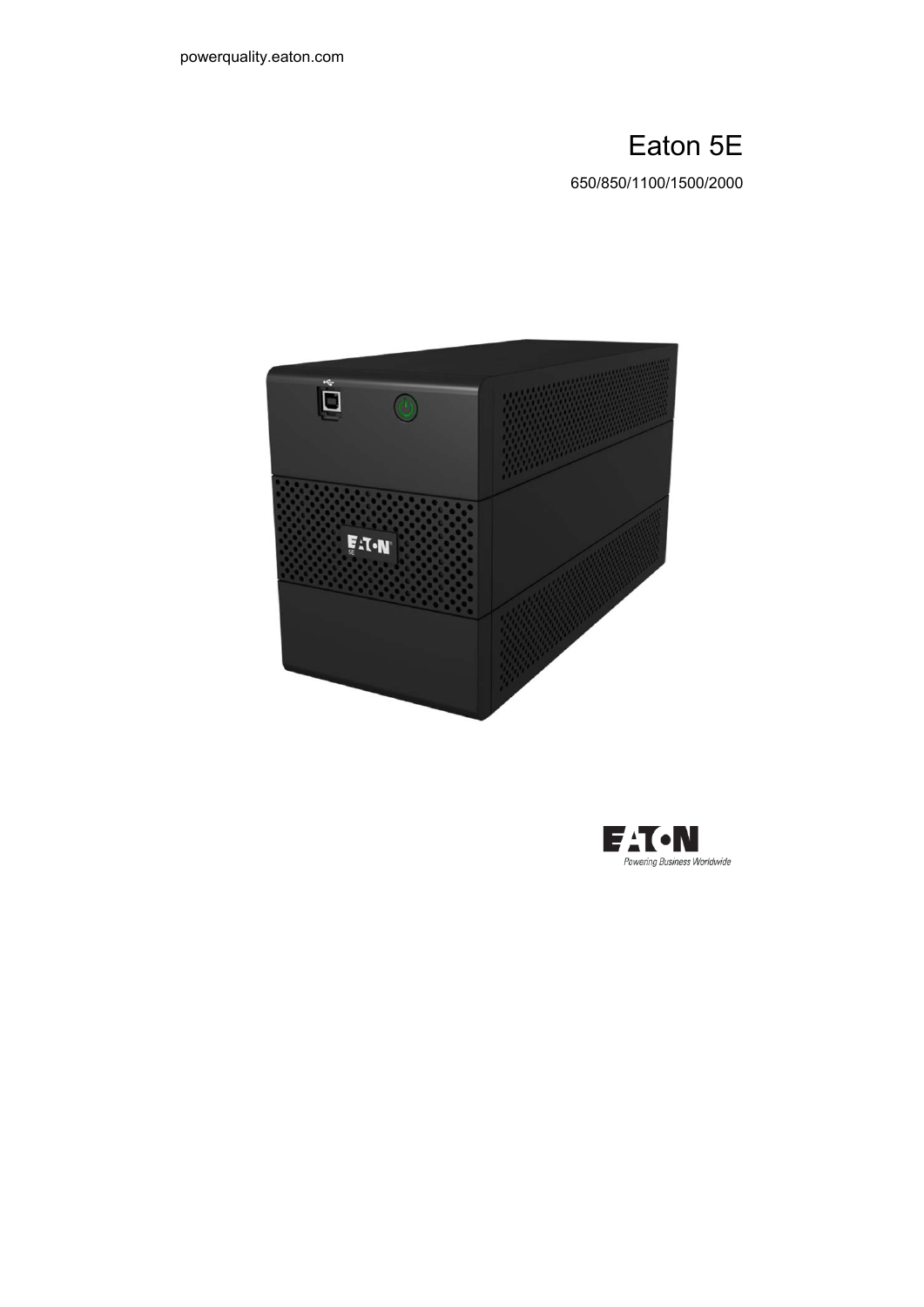### **Important safety instruction - Read before installing product**



#### **Personal safety**

- The UPS has its own internal power source (the battery). Consequently, the power outlets may be energised even if the UPS is disconnected from the AC-power source.
- ► Dangerous voltage levels are present within the UPS. It should be opened exclusively by qualified service personnel.<br>► The UPS must be properly earthed. Measurements are required to ensure that the total leakage current
- protected equipment does not exceed 3.5mA by checking their characteristics. ► The battery supplied with the UPS contains small amounts of toxic materials. To avoid accidents, the directives listed below must
- be observed: Never burn the battery (risk of explosion).<br>► Do not attempt to open the battery (the electrolyte is dangerous for the eyes and skin).
- Comply with all applicable regulations for the disposal of the battery.
- ► Batteries constitute a danger (electrical shock, burns). The short-circuit current may be very high. Precautions must be taken for all handing: remove watches, rings, bracelets and any other metal objects, use tools with insulated handles.

## **Product safety**

- The UPS connection instructions and operation described in the manual must be followed in the indicated order.<br>
UPS must be connected to a nearby wall outlet that is easily accessible. The UPS can be disconnected from the
- by removing the power cord.<br>► Check that the indications on the rating plate correspond to your AC-power system and to the actual electrical consumption of all<br>the equipment to be connected to the UPS.
- who equipment to be connected to the end of the CPS.
- 
- 
- ► Never let a foreign body penetrate inside the UPS.<br>
► Never block the ventilation grates of the UPS.<br>
Never expose the UPS to direct sunlight or source of heat.<br>
► If the UPS must be stored prior to installation, storag
- 

#### **Special precautions**

- ► Once installed and connected to the AC power source for the first time, the battery will start to charge. Full charging to obtain the rated battery backup time requires at least 8 hours.<br>► Before and after the installation, if the UPS remains de-energised for a long period, the UPS must be energised for a period of 24
- hours, at least once every 6 months (for a normal storage temperature less than 25°C). This charges the battery, thus avoiding possible irreversible damage.
- ► During the replacement of the battery module, it is imperative to use the same type and number of element previously mounted in the UPS, in order to maintain an identical level of performance and safety. In case of doubt, don't hesitate to contact our after sales department (for more information, refer to the web site http://powerquality.eaton.com/australia).

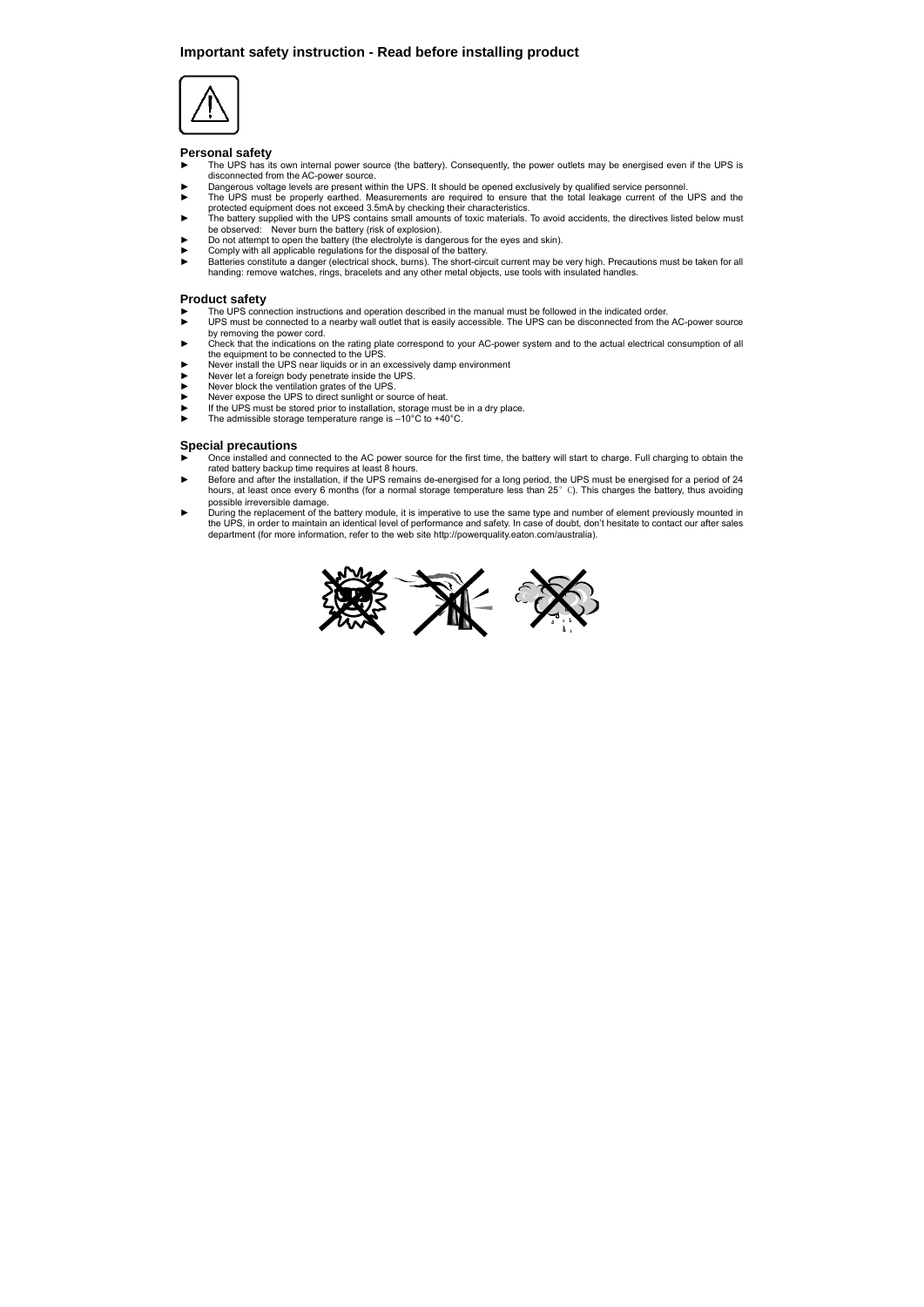**QUICKSTART** 



# **SYSTEM DESCRIPTION**